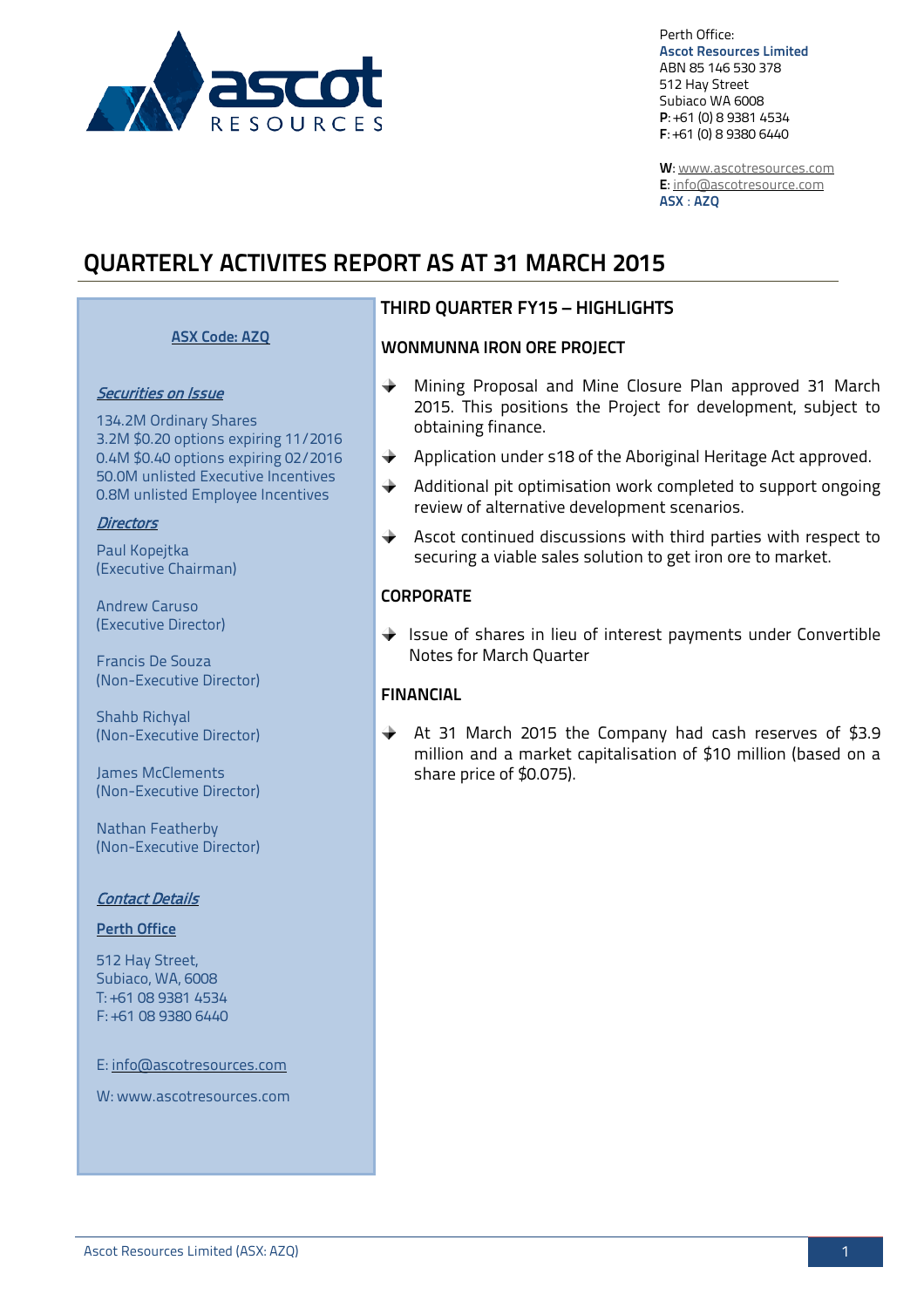



# **PROJECT ACTIVITIES**

## **WONMUNNA IRON ORE PROJECT**

Ascot formally completed the acquisition of the Wonmunna Iron Ore Project from Ochre Group Holdings Ltd (Ochre) on 22 September 2014. In conjunction with completion of the Wonmunna acquisition, Ascot's existing cornerstone investor, Resource Capital Fund V L.P. (**RCF**), and global commodities trader, Gunvor Group (**Gunvor**), each subscribed for c.A\$5 million in new shares.

During the quarter, Ascot's Mining Proposal and Mine Closure Plan were approved.

The Company's application for approval under section 18 of the Aboriginal Heritage Act was also approved. Together with the Native Vegetation Clearing Permit granted in October 2014, the approval of the Mining Proposal provides a basis to commence topsoil and overburden removal when the Company has obtained development finance and the Board has approved project go-ahead.

Ascot completed additional pit optimisation work based on prevailing capital and operating cost estimates for various scenarios to support internal review of alternative development options for the Project.

Ascot continued discussions with third parties with respect to securing a viable sales solution to get iron ore produced from the Wonmunna project to market.

## **TITIRIBI COAL PROJECT**

During the quarter Ascot continued to advance the finalisation of its submissions for underground mining environmental (PTA) approvals to Colombia's CorAntioquia agency.

Ascot maintains a small presence in Colombia to advance its interests and to retain optionality in the event of an improvement in coal markets in future.

## **MINING TENEMENTS**

For details of mining tenements held, acquired or disposed of by Ascot during the quarter, refer to Appendix 1 of this report.

# **CORPORATE**

During the quarter the Company repaid a \$650,000 Convertible Note.

Subsequent to quarter end the Company issued a total of 709,832 fully paid ordinary shares in lieu of interest payable on Convertible Notes for the March quarter.

## **FINANCIAL**

At 31 March 2015 the Company had cash reserves of \$3.9 million.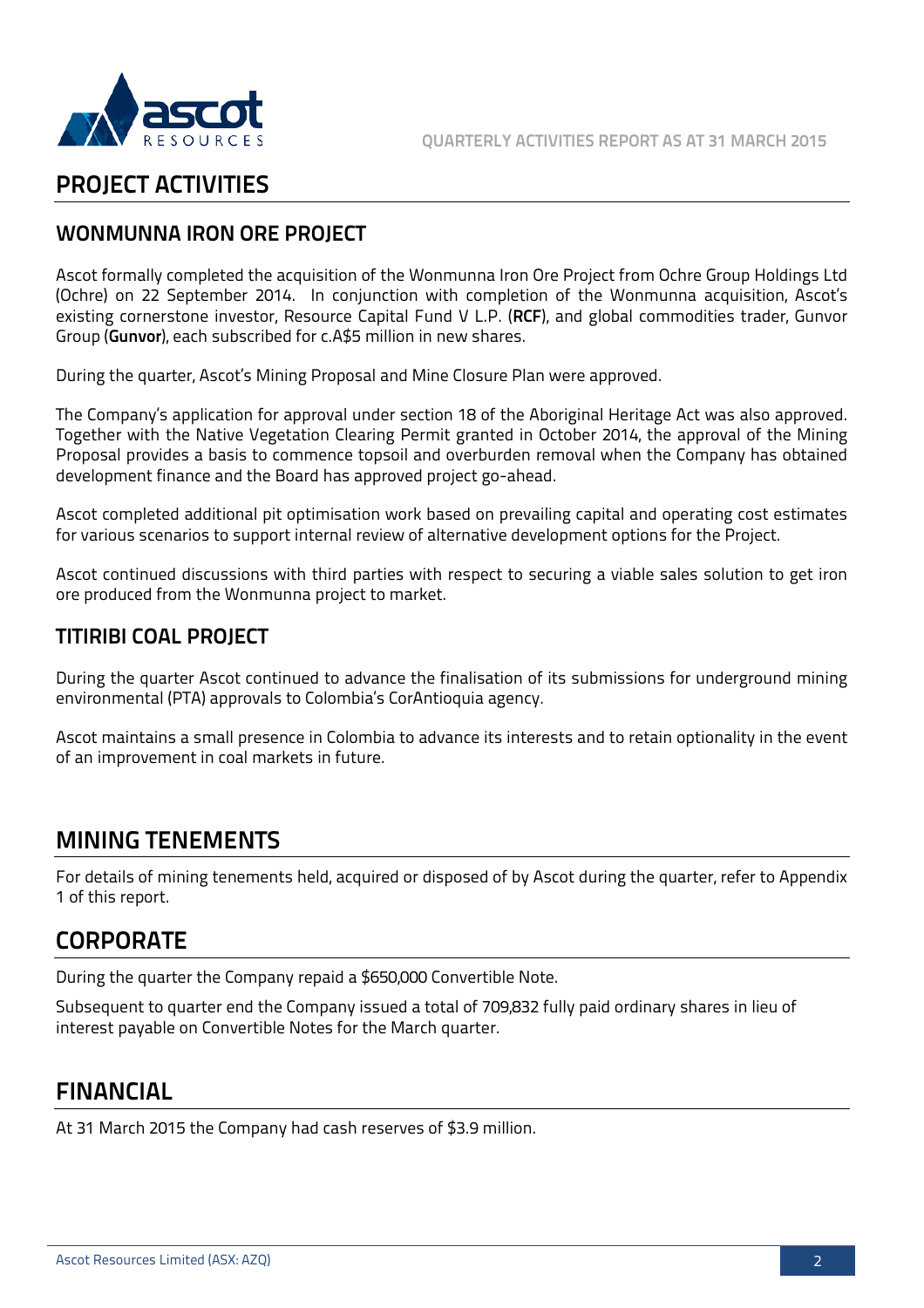

#### **About Ascot Resources Limited**

Ascot Resources Limited (Ascot) is an ASX listed resources company focused on exploring and developing opportunities in steel making minerals.

The Company's major asset is the 100% owned Wonmunna Iron Ore Project, a near term development asset located in the iron ore-rich Pilbara region, 80km northwest of Newman. The Wonmunna Project comprises 3 mining leases and 1 exploration licence (total area c.230km2) and is intersected by the Great Northern Highway, providing direct road access to Port Hedland. The deposit features a high quality direct shipping iron ore which is hosted in the Marra Mamba formation, similar to the world class West Angelas mine, approximately 30km west of Wonmunna.

In addition, Ascot owns a 90% JV interest in the Titiribi Coal Project located in the Department of Antioquia, Colombia. The Project is located only 70km from State Capital Medellin and is close to existing utilities and infrastructure. For more information, visi[t www.ascotresources.com](http://www.ascotresources.com/) or contact:

**Paul Kopejtka** Ascot Resources Limited Executive Chairman T: +61(0) 8 9381 4534 F: +61(0) 8 9380 6440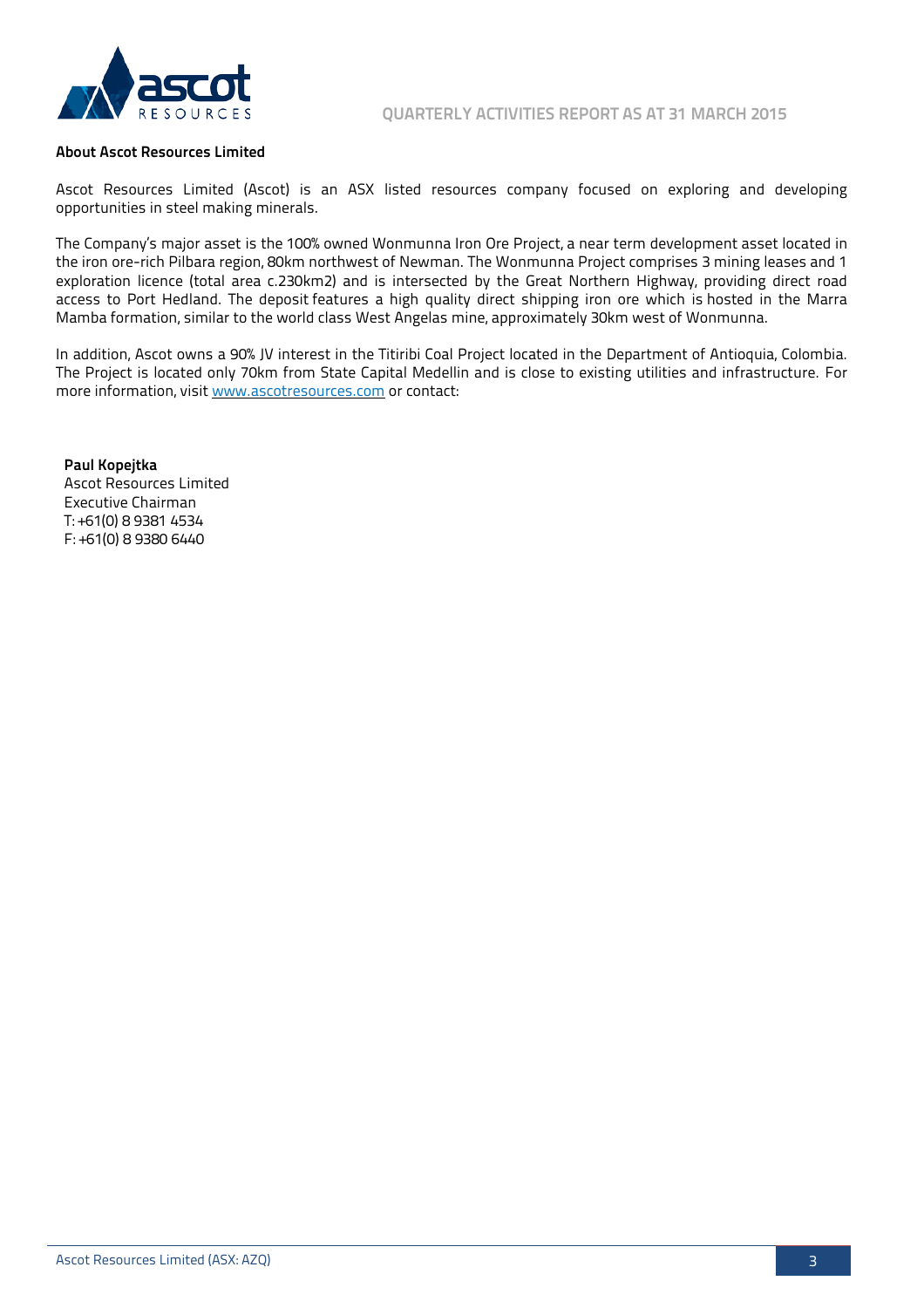

# **APPENDIX 1 - MINING TENEMENTS**

Pursuant to ASX Listing Rule 5.3.3, the Company provides the following information in relation to mining tenements held at the end of the quarter and acquired or disposed of during the quarter and their locations.

#### **Mining tenements held as at 31 March 2015 and their location**

| Tenement/             | <b>Status</b> | Location            | <b>Beneficial Holder</b>  |  |
|-----------------------|---------------|---------------------|---------------------------|--|
| <b>Concession No.</b> |               |                     |                           |  |
| FHH-092               | Granted       | Antioquia, Colombia | Carbones de Titiribi SAS  |  |
| HJID-06               | Granted       | Antioquia, Colombia | Carbones de Titiribi SAS  |  |
| HJLI-01               | Granted       | Antioquia, Colombia | Carbones el Basal SAS     |  |
| Refer footnote below  | Granted       | Antioquia, Colombia | <b>CDI</b>                |  |
| Refer footnote below  | Granted       | Antioquia, Colombia | <b>CDI</b>                |  |
| E47/1137              | Granted       | Pilbara, WA         | Wonmunna Iron Ore Pty Ltd |  |
| M47/1423              | Granted       | Pilbara, WA         | Wonmunna Iron Ore Pty Ltd |  |
| M47/1424              | Granted       | Pilbara, WA         | Wonmunna Iron Ore Pty Ltd |  |
| M47/1425              | Granted       | Pilbara, WA         | Wonmunna Iron Ore Pty Ltd |  |
| L47/727               | Granted       | Pilbara, WA         | Wonmunna Iron Ore Pty Ltd |  |

#### **Footnote:**

Each of these areas form part of concession application numbers 5849 and 5837 but have yet to be allocated individual concession numbers.

Wonmunna Iron Ore Pty Ltd is a wholly owned subsidiary of Ascot.

#### **Mining tenements acquired or disposed of during the quarter and their location**

Nil

#### **Beneficial percentage interests held in farm-in or farm-out agreements as at 31 March 2015**

Nil

**Beneficial percentage interests in farm-in or farm-out agreements acquired or disposed of during the quarter** 

Nil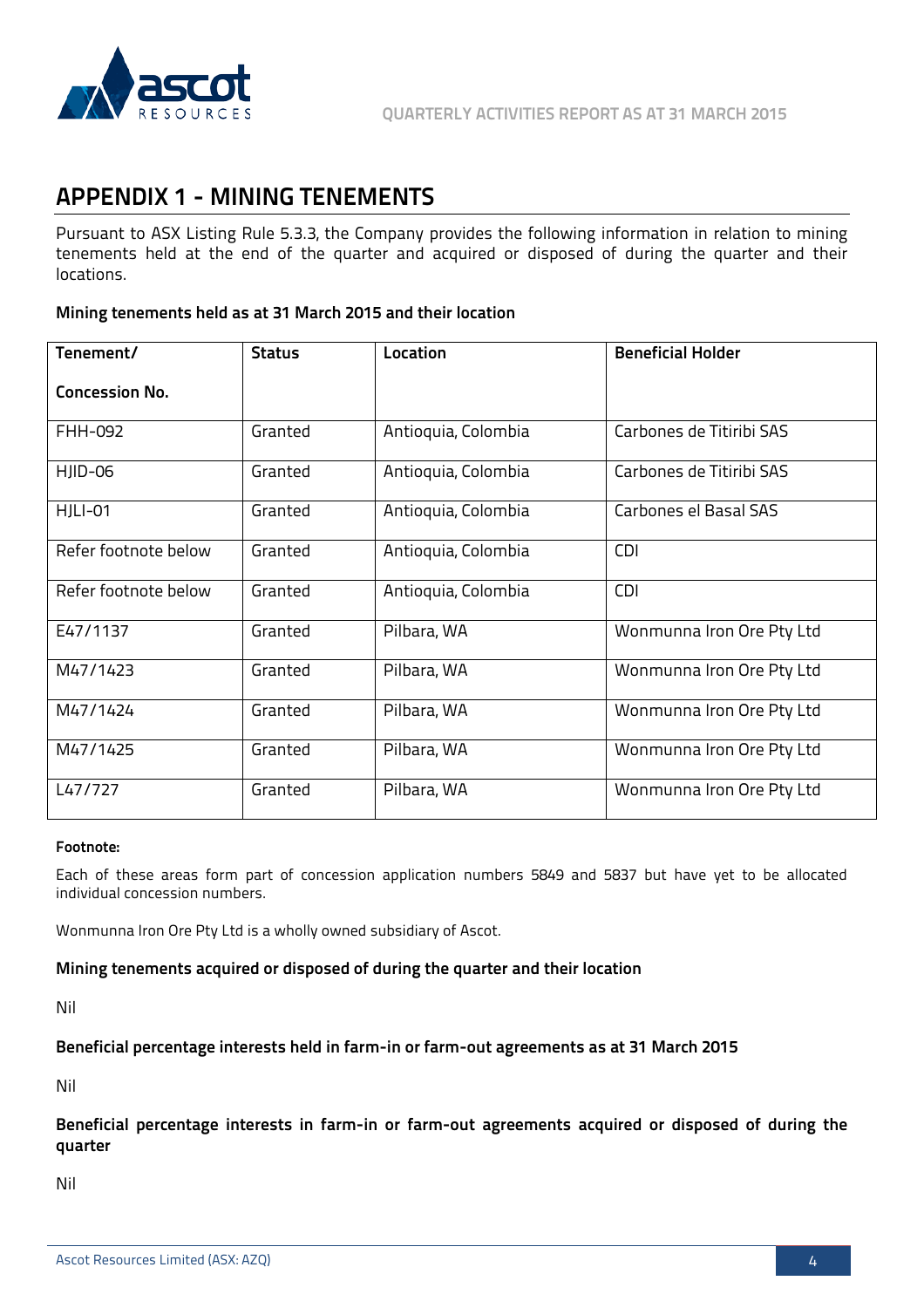**Appendix 5B** 

## **Rule 5.3**

# Mining exploration entity and oil and gas exploration entity quarterly report

Introduced 01/07/96 Origin Appendix 8 Amended 01/07/97, 01/07/98, 30/09/01, 01/06/10, 17/12/10, 01/05/2013

#### Name of entity

## **ASCOT RESOURCES LIMITED**

ABN

# Quarter ended

85 146 530 378

('current quarter")

31/03/2015

| <b>Statement of Cash Flows</b> |                                                       | Current<br>quarter<br>31 March 2015 | Year to date<br>(9 months) |  |
|--------------------------------|-------------------------------------------------------|-------------------------------------|----------------------------|--|
|                                |                                                       | \$A'000                             | \$A'000                    |  |
|                                | Cash flows related to operating activities            |                                     |                            |  |
| 1.1                            | Receipts from product sales and related debtors       |                                     |                            |  |
| 1.2                            | Payments for                                          |                                     |                            |  |
|                                | (a) exploration and evaluation*                       | (1,004)                             | (4,671)                    |  |
|                                | (b) development                                       |                                     |                            |  |
|                                | (c) production                                        |                                     |                            |  |
|                                | (d) administration                                    | (403)                               | (1,985)                    |  |
| 1.3                            | Dividends received                                    |                                     |                            |  |
| 1.4                            | Interest and other items of a similar nature received | 46                                  | 70                         |  |
| 1.5                            | Interest and other costs of finance paid              |                                     | (22)                       |  |
| 1.6                            | Income taxes paid                                     |                                     |                            |  |
| 1.7                            | Other (provide details if material)                   |                                     |                            |  |
|                                | <b>Net Operating Cash Flows</b>                       | (1,361)                             | (6,608)                    |  |
|                                |                                                       |                                     |                            |  |
|                                | Cash flows related to investing activities            |                                     |                            |  |
| 1.8                            | Payment for purchases of:                             |                                     |                            |  |
|                                | (a) prospects                                         |                                     |                            |  |
|                                | (b) equity investments                                |                                     |                            |  |
|                                | (c) other fixed assets                                | (2)                                 | (8)                        |  |
| 1.9                            | Proceeds from sale of:                                |                                     |                            |  |
|                                | (a) prospects                                         |                                     |                            |  |
|                                | (b) equity investments                                |                                     |                            |  |
|                                | (c) other fixed assets                                |                                     |                            |  |
| 1.10                           | Loans to other entities                               |                                     |                            |  |
| 1.11                           | Loans repaid by other entities                        |                                     |                            |  |
| 1.12                           | Other (provide details if material)                   |                                     |                            |  |
|                                | <b>Net Investing Cash Flows</b>                       | (2)                                 | (8)                        |  |
| 1.13                           | Total operating and investing cash flows              | (1,363)                             | (6,615)                    |  |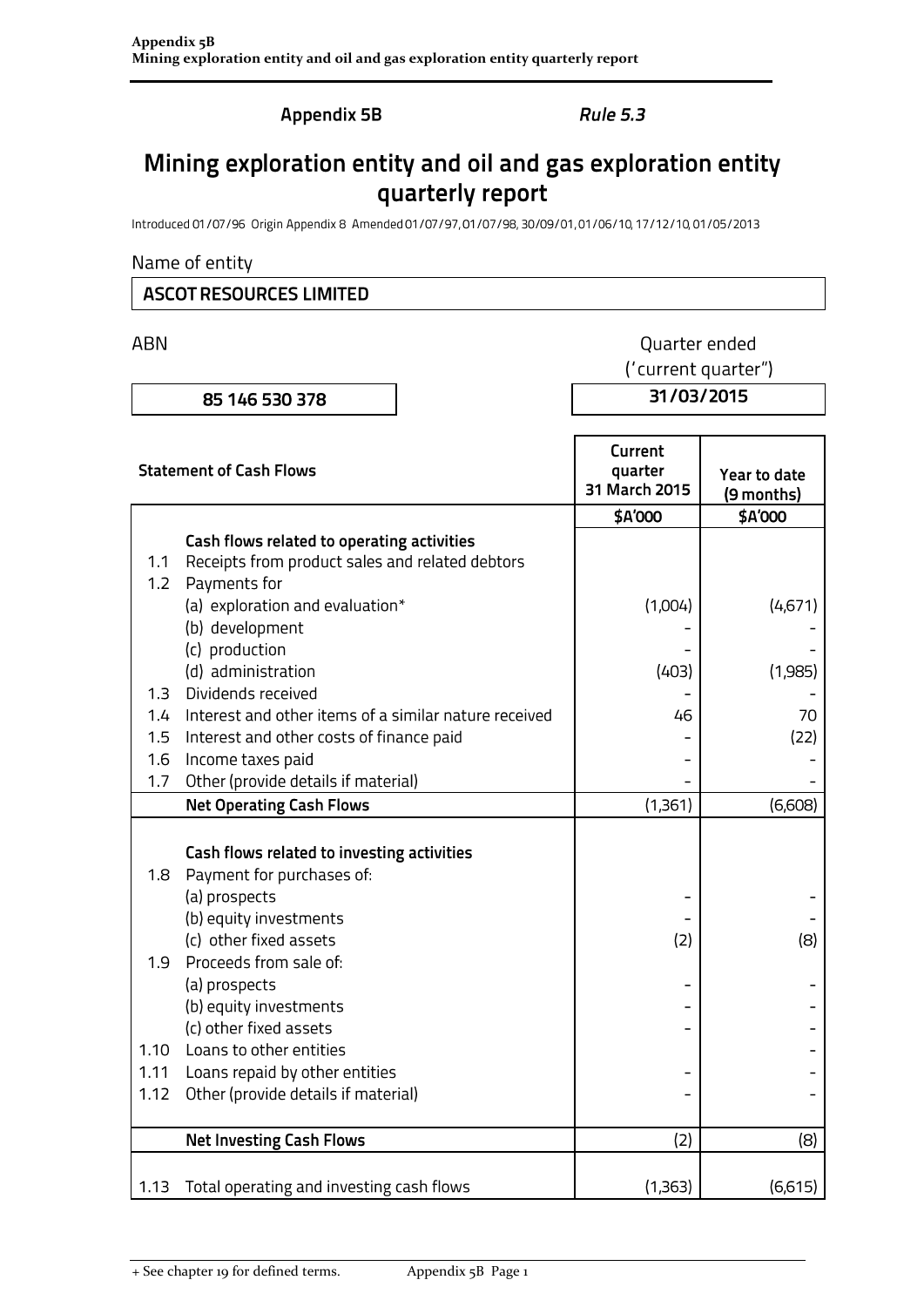|      | Statement of cash flows continued                               |       |        |
|------|-----------------------------------------------------------------|-------|--------|
|      | Cash flows related to financing activities                      |       |        |
| 1.14 | Proceeds from issues of shares, options, etc.                   |       | 10,538 |
| 1.15 | Proceeds from sale of forfeited shares                          |       |        |
| 1.16 | Proceeds from borrowings                                        |       |        |
| 1.17 | Repayment of borrowings                                         | (650) | (650)  |
| 1.18 | Dividends paid                                                  |       |        |
| 1.19 | Other (Share issue costs on Non-Cash Director<br>Shares issued) |       |        |
|      |                                                                 |       |        |
|      | <b>Net Financing Cash Flows</b>                                 | (650) | 9,888  |
|      |                                                                 |       |        |
|      | Net increase (decrease) in cash held                            |       |        |
| 1.20 | Cash at beginning of quarter/year to date                       | 5,920 | 634    |
| 1.21 | Exchange rate adjustments to item 1.20                          | 5     | 5      |
| 1.22 | Cash at end of quarter                                          | 3,912 | 3,912  |

#### Payments to directors of the entity, associates of the directors, related entities of the entity and associates of the related entities

|      |                                                                  | Curent quarter<br>\$A'000 |
|------|------------------------------------------------------------------|---------------------------|
| 1.23 | Aggregate amount of payments to the parties included in item 1.2 |                           |
| 1.24 | Aggregate amount of loans to the parties included in item 1.10   |                           |
|      |                                                                  |                           |

 $1.25$ Explanation necessary for an understanding of the transactions

Consulting fees

### Non-cash financing and investing activities

Details of financing and investing transactions which have had a material effect on  $2.1$ consolidated assets and liabilities but did not involve cash flows

None

 $2.2$ Details of outlays made by other entities to establish or increase their share in projects in which the reporting entity has an interest

None

<sup>+</sup> See chapter 19 for defined terms.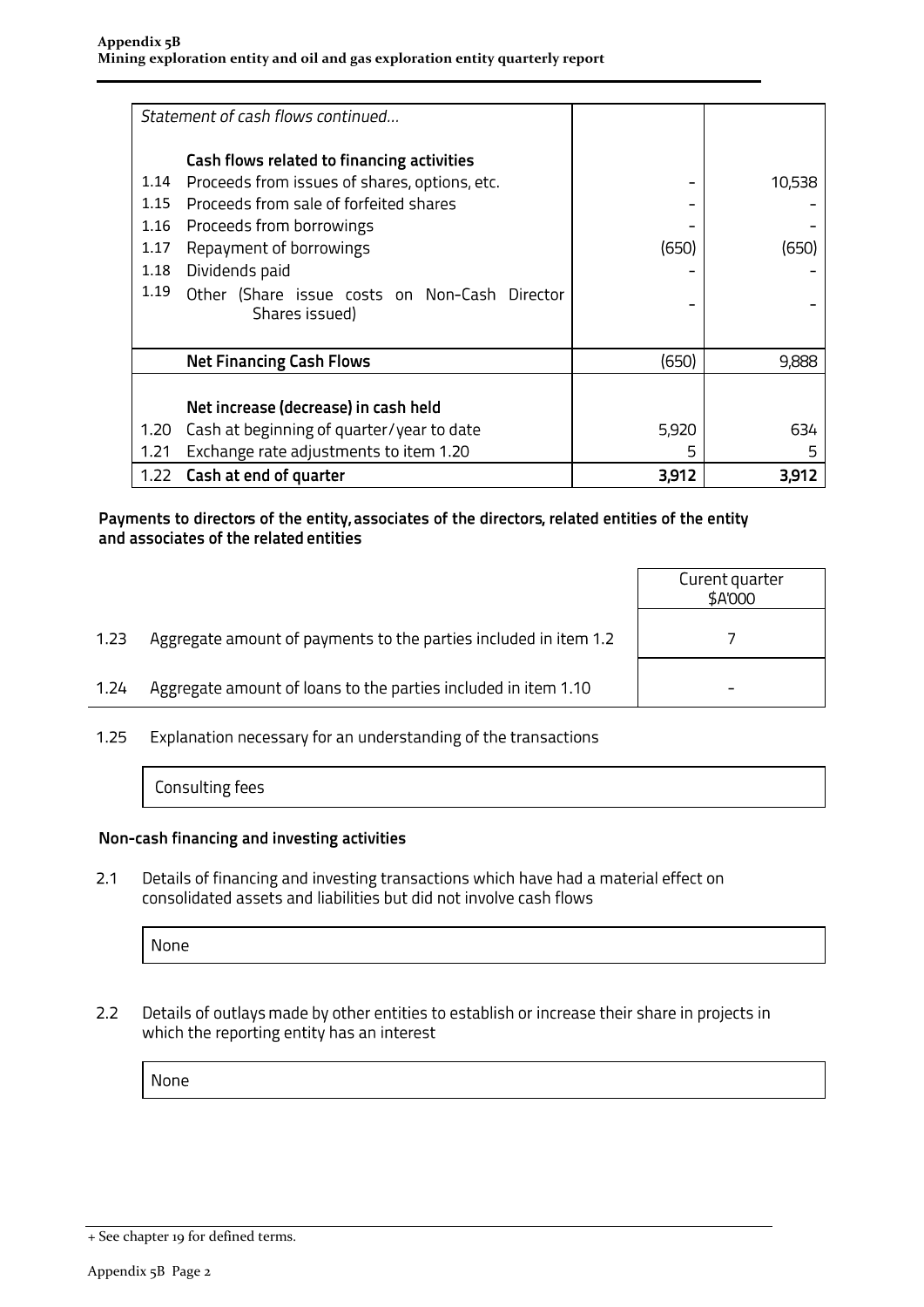## **Financing facilities available**

Add notes as necessary for an understanding of the position.

|     |                             | Amount<br>available<br>\$A'000 | Amount used<br>\$A'000 |
|-----|-----------------------------|--------------------------------|------------------------|
| 3.1 | Loan facilities             | 2,120                          | 2,120                  |
| 3.2 | Credit standby arrangements |                                |                        |

|     | <b>Estimated cash outflows for next quarter</b> | \$A'000 |
|-----|-------------------------------------------------|---------|
| 4.1 | Exploration and evaluation                      | (312)   |
| 4.2 | Development                                     |         |
| 4.3 | Production                                      |         |
| 4.4 | Administration                                  | (342)   |
|     | <b>Total</b>                                    | (654)   |

#### **Reconciliation of cash**

| Reconciliation of cash at the end of the quarter (as shown in<br>the statement of cash flows) to the related items in the<br>accounts is as follows. |  | Curent quarter<br>\$A'000 | Previous<br>quarter<br>\$A'000 |
|------------------------------------------------------------------------------------------------------------------------------------------------------|--|---------------------------|--------------------------------|
| Cash on hand and at bank<br>5.1                                                                                                                      |  | 3,862                     | 5,870                          |
| Deposits at call<br>5.2                                                                                                                              |  | 50                        | 50                             |
| Bank overdraft<br>5.3                                                                                                                                |  |                           |                                |
| Other (provide details)<br>5.4                                                                                                                       |  |                           |                                |
| Total: cash at end of quarter (item 1.22)                                                                                                            |  | 3,912                     | 5,920                          |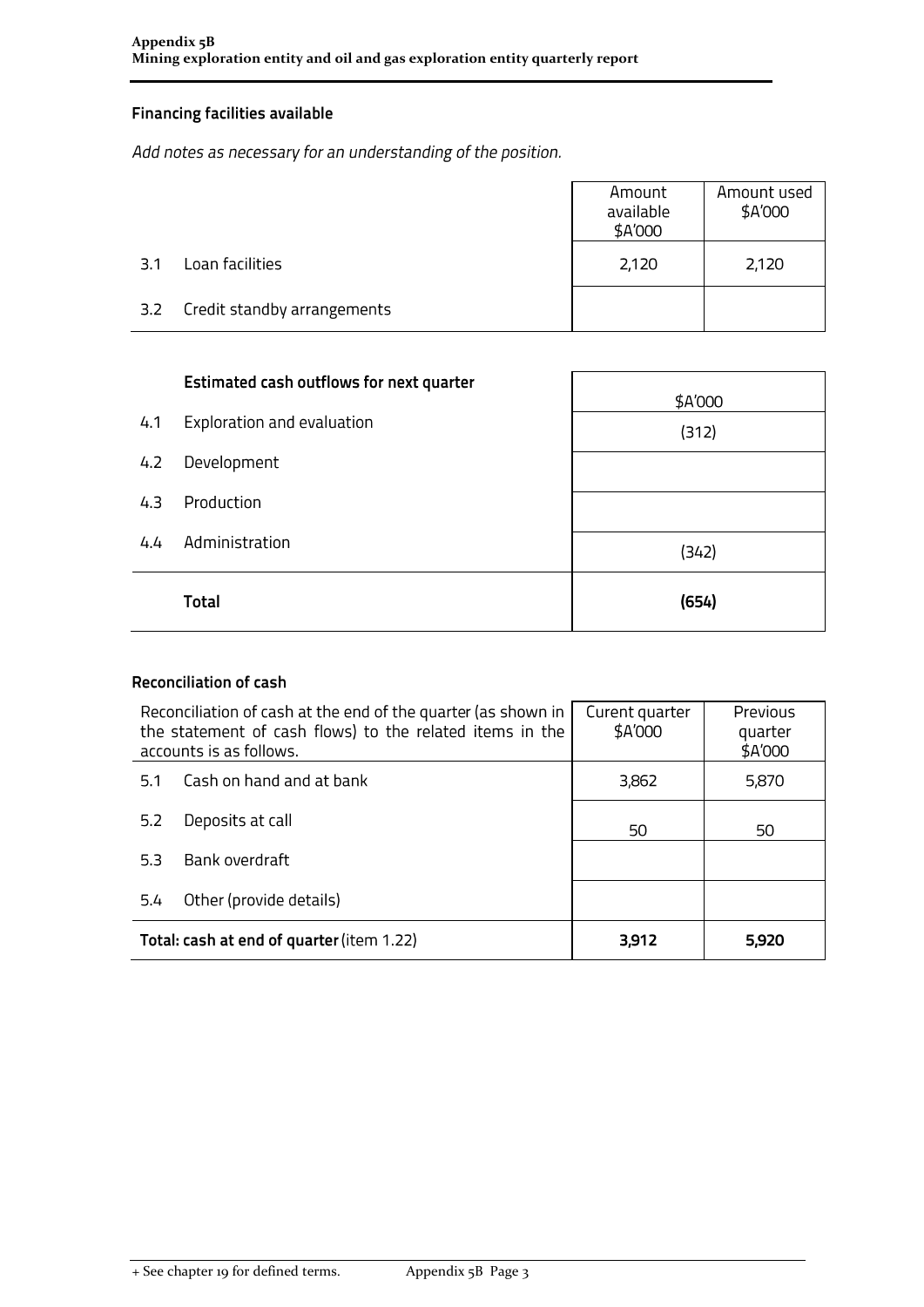### Changes in interests in mining tenements and petroleum tenements

|     |                                                                                      | Tenement<br>reference and<br>location | Nature of<br>interest<br>(note (2)) | Interest at<br>beginning of<br>quarter | Interest at end<br>of quarter |
|-----|--------------------------------------------------------------------------------------|---------------------------------------|-------------------------------------|----------------------------------------|-------------------------------|
| 6.1 | Interests in mining<br>tenements and petroleum<br>relinquished, reduced or<br>lapsed |                                       |                                     |                                        |                               |
| 6.2 | Interests in mining<br>tenements and petroleum<br>acquired or increased              |                                       |                                     |                                        |                               |

<sup>+</sup> See chapter 19 for defined terms.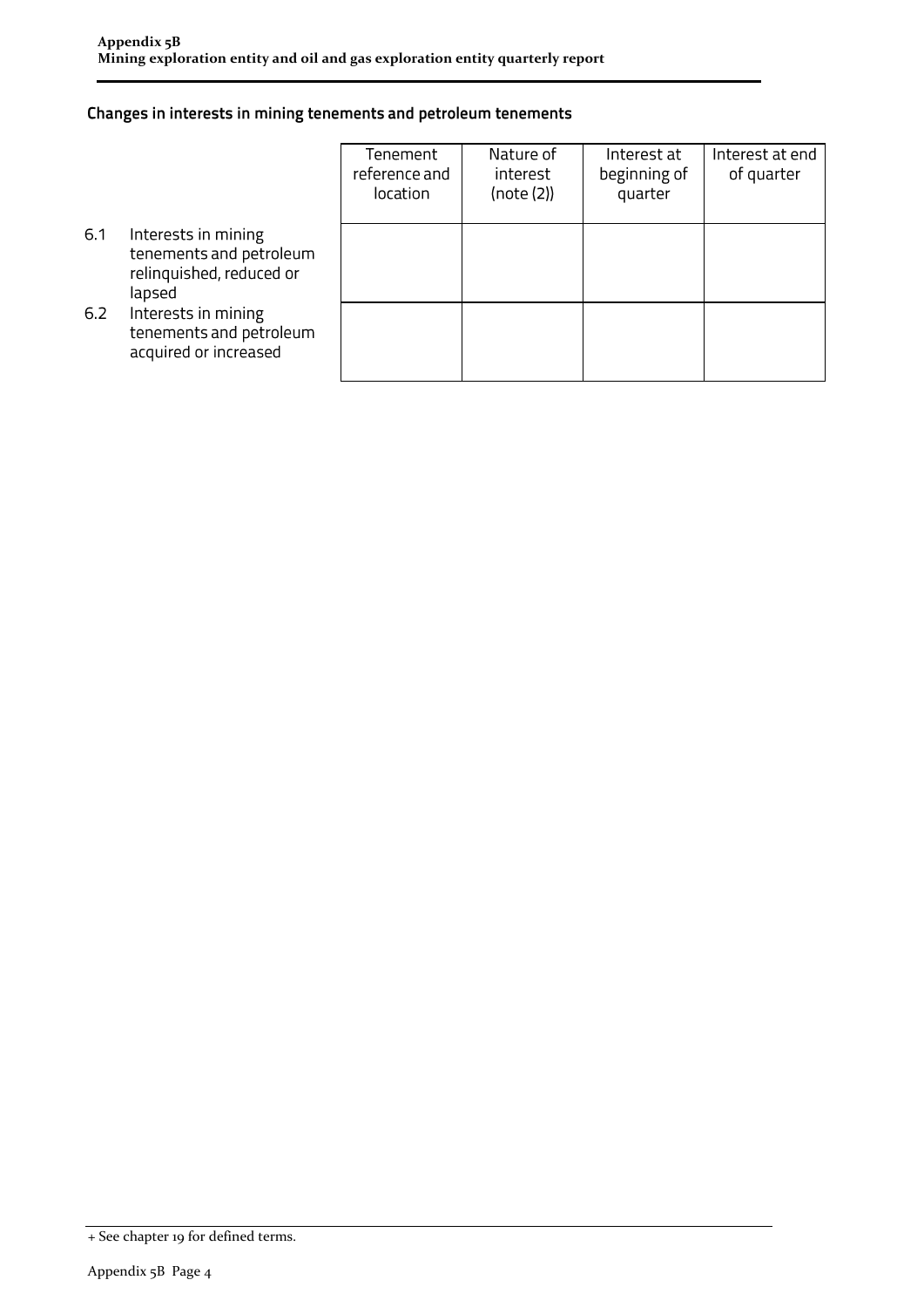## Issued and quoted securities at end of current quarter

Description includes rate of interest and any redemption or conversion rights together with prices and dates.

|      |                                                                        | Total number   | Number<br>quoted         | Issue price<br>per security<br>(see note 3)<br>(cents) | Amount paid<br>up per<br>security<br>(see note 3)<br>(cents) |
|------|------------------------------------------------------------------------|----------------|--------------------------|--------------------------------------------------------|--------------------------------------------------------------|
| 7.1  | Preference +securities (description)                                   |                |                          |                                                        |                                                              |
| 7.2  | Changes during quarter                                                 |                |                          |                                                        |                                                              |
|      | (a)<br>Increases through issues                                        |                |                          |                                                        |                                                              |
|      | (b)<br>Decreases through returns of<br>capital, buy-backs, redemptions |                |                          |                                                        |                                                              |
| 7.3  | +Ordinary securities*                                                  | 133,465,933    | $\overline{\phantom{0}}$ |                                                        |                                                              |
| 7.4  | Changes during quarter                                                 |                |                          |                                                        |                                                              |
|      | Increases through issues<br>(a)                                        | 678,549        |                          |                                                        |                                                              |
|      | (b)<br>Decreases through return of<br>capital, buy-backs               |                |                          |                                                        |                                                              |
| 7.5  | +Convertible debt securities                                           | $\overline{3}$ | Nil                      | \$2,120,000                                            |                                                              |
| 7.6  | Changes during quarter                                                 |                |                          |                                                        |                                                              |
|      | Increases through issues<br>(a)                                        |                | Nil                      |                                                        |                                                              |
|      | (b)<br>Decreases through securities<br>matured, converted              |                |                          |                                                        |                                                              |
| 7.7  | <b>Options</b>                                                         |                |                          | Exercise                                               |                                                              |
|      | (description)                                                          |                |                          | price                                                  | Expiry date                                                  |
|      | <b>Employee Options</b>                                                | 400,000        |                          | \$0.40                                                 | 22/02/2016                                                   |
|      | Options                                                                | 3,136,335      |                          | \$0.20                                                 | 28/11/2016                                                   |
|      | Performance Rights                                                     | 50,000,000     |                          | Nil                                                    | Nil                                                          |
| 7.8  | Issued during quarter (performance<br>rights)                          |                |                          |                                                        |                                                              |
| 7.9  | Exercised during quarter                                               | $\overline{a}$ |                          |                                                        |                                                              |
| 7.10 | Expired during quarter                                                 |                |                          |                                                        |                                                              |
| 7.11 | Cancelled during the quarter                                           | $\overline{a}$ | ÷,                       | ÷,                                                     | $\overline{a}$                                               |
| 7.12 | Debentures (totals only)                                               |                |                          |                                                        |                                                              |
| 7.13 | Unsecured notes (totals only)                                          |                |                          |                                                        |                                                              |